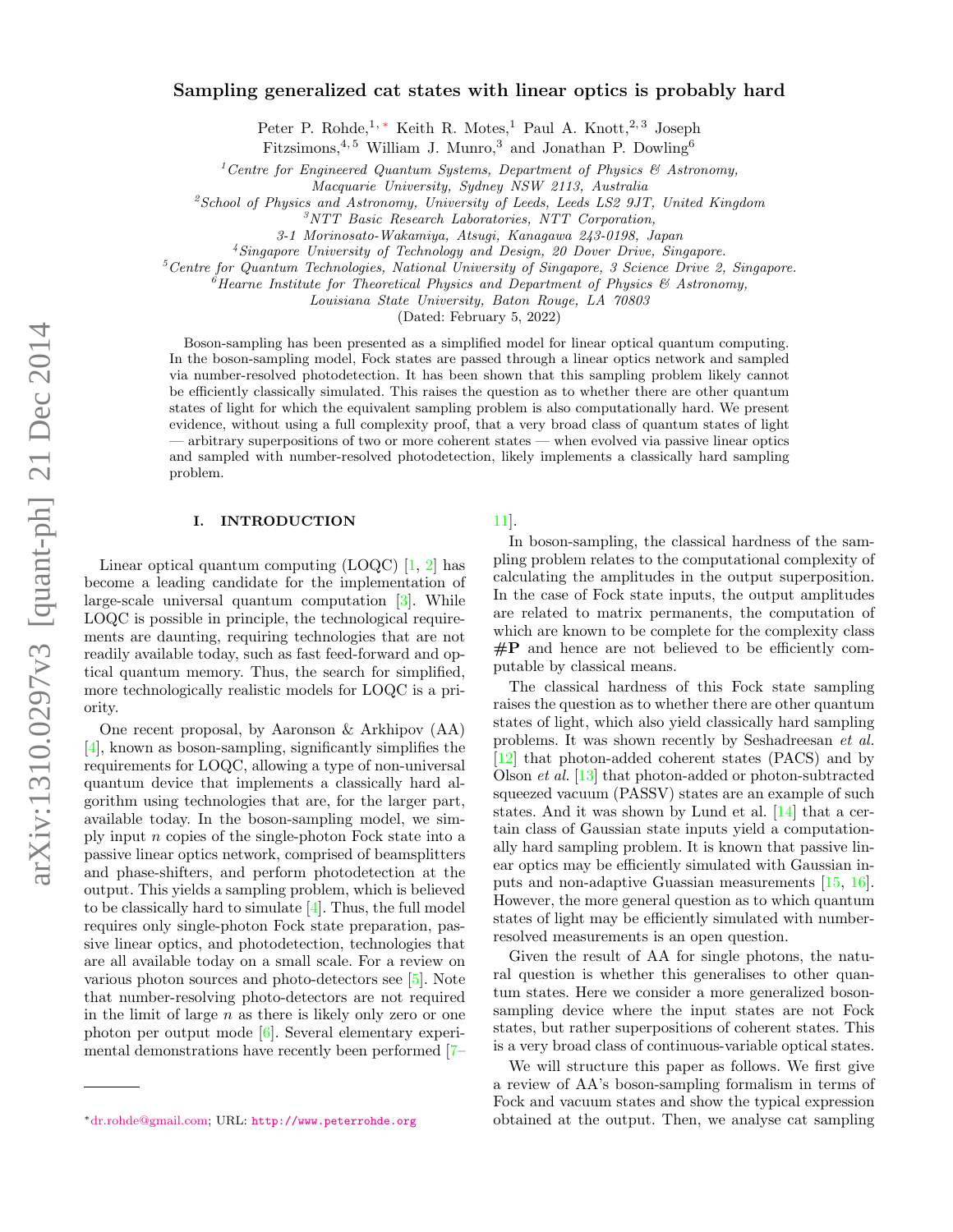in three separate limits:

- 1. First we analyse even and odd cat states and show that their Taylor expansions reduce to the vacuum and single-photon Fock state respectively as  $\alpha \to 0$ . Thus, in the zero amplitude limit, cat sampling exactly reduces to boson-sampling and therefore yields a computationally hard problem.
- 2. Second, we analyse small, but non-zero amplitude odd cat states. This is equivalent to Fock state sampling with some residual components that are treated as an error. This error is related to the AA proof for approximate boson-sampling, where it is required that the error rate satisfies a  $1/\text{poly}(n)$ bound. Thus small, but non-zero, amplitude odd cat states are also computationally hard.
- 3. Third, we analyse general cat states which are arbitrary superpositions of two or more coherent states. We demonstrate that the output state is a highly entangled superposition of an exponential number of multi-mode coherent states [\[17–](#page-7-13) [21\]](#page-7-14), where the amplitude of each term is related to a permanent-like combinatoric problem, which would require exponential resources to compute via a brute-force approach. This provides strong evidence that such generalized optical sampling problems might in general be implementing classically hard problems. Determining a complete characterization of the computational complexity of such problems is a notoriously difficult open problem, but based on the evidence we present here, it likely resides in a classically hard class comparable to ideal boson-sampling.

Next, to further support our evidence we present a complexity theoretic argument for the hardness of cat state sampling. We show that unless the polynomial hierarchy collapses to the third level there must not exist an efficient randomized classical algorithm which can produce an output distribution approximating that of an produce an output distribution approximating that of an arbitrary interferometer with multiplicative error of  $\sqrt{2}$ or less.

While such states may be more challenging to prepare than Fock states, addressing this question sheds light on what makes a quantum optical system classically hard to simulate, and may provide motivation for developing technologies for preparing quantum states of light beyond Fock states. We end this paper by discussing the prospects for experimentally preparing general cat states.

#### II. REVIEW OF BOSON-SAMPLING

We begin by reviewing the boson-sampling model using single photons as illustrated in Fig. [1.](#page-1-0) For an elementary introduction to boson-sampling, see [\[22\]](#page-7-15). First we prepare an  $m$ -mode state, where the first  $n$  modes are prepared with the single photon Fock state, and the remainder with the vacuum state,

<span id="page-1-1"></span>
$$
\begin{aligned} |\psi_{\rm in}\rangle &= |1_1, \dots, 1_n, 0_{n+1}, \dots, 0_m\rangle \\ &= a_1^\dagger \dots a_n^\dagger |0_1, \dots, 0_m\rangle, \end{aligned} \tag{1}
$$

where  $a_i^{\dagger}$  is the photon creation operator on the *i*<sup>th</sup> mode, and  $m = O(n^2)$ . Note that when *n* photons are randomly inputed into the  $m$  modes the sampling problem remains classically difficult [\[14\]](#page-7-10). This has become colloquially known as scattershot boson-sampling.

Next we propagate this state through a passive linear optics network, which can be expressed by a unitary map on the creation operators,

$$
\hat{U}: \hat{a}_i^{\dagger} \to \sum_{j=1}^m U_{i,j} \hat{a}_j^{\dagger}.
$$
 (2)



<span id="page-1-0"></span>FIG. 1: The boson-sampling model for quantum computation. A series of single-photon and vacuum states are prepared,  $|1, \ldots, 1, 0, \ldots, 0\rangle$ , and passed through a linear optics network,  $\hat{U}$ . The experiment is repeated many times and each time the output distribution is measured via coincidence numberresolved photodetection, sampling from the distribution  $P<sub>S</sub>$ .

With this map, the output state can be expressed as,

$$
|\psi_{\text{out}}\rangle = \sum_{S} \gamma_{S} |s_{1}, \dots, s_{m}\rangle, \tag{3}
$$

where  $S$  are the different photon number configurations,  $s_i$  is the number of photons in mode i associated with configuration S, and  $\gamma_S \in \mathbb{C}$  are the respective amplitudes. The number of configurations scales exponentially with  $n, |S| = \binom{n+m-1}{n}$ . The total photon-number is conserved, thus  $\sum_i s_i = n$  for all S. Performing numberresolved photodetection, which are described by projection operators  $\Pi(n) = |n\rangle\langle n|$ , we sample from the distribution  $P_S = |\gamma_S|^2$ , each time obtaining an *m*-fold coincidence measurement outcome of a total of n photons.

As shown by AA the sampling amplitudes are related to matrix permanents,

$$
\gamma_S = \frac{\text{Per}(U_S)}{\sqrt{\prod_{i=1}^m s_i! \prod_{j=1}^m t_j!}} = \frac{\sum_{\sigma \in S_n} \prod_{j=1}^n U_{j,\sigma_i}}{\sqrt{\prod_{i=1}^m s_i! \prod_{j=1}^m t_j!}},
$$
(4)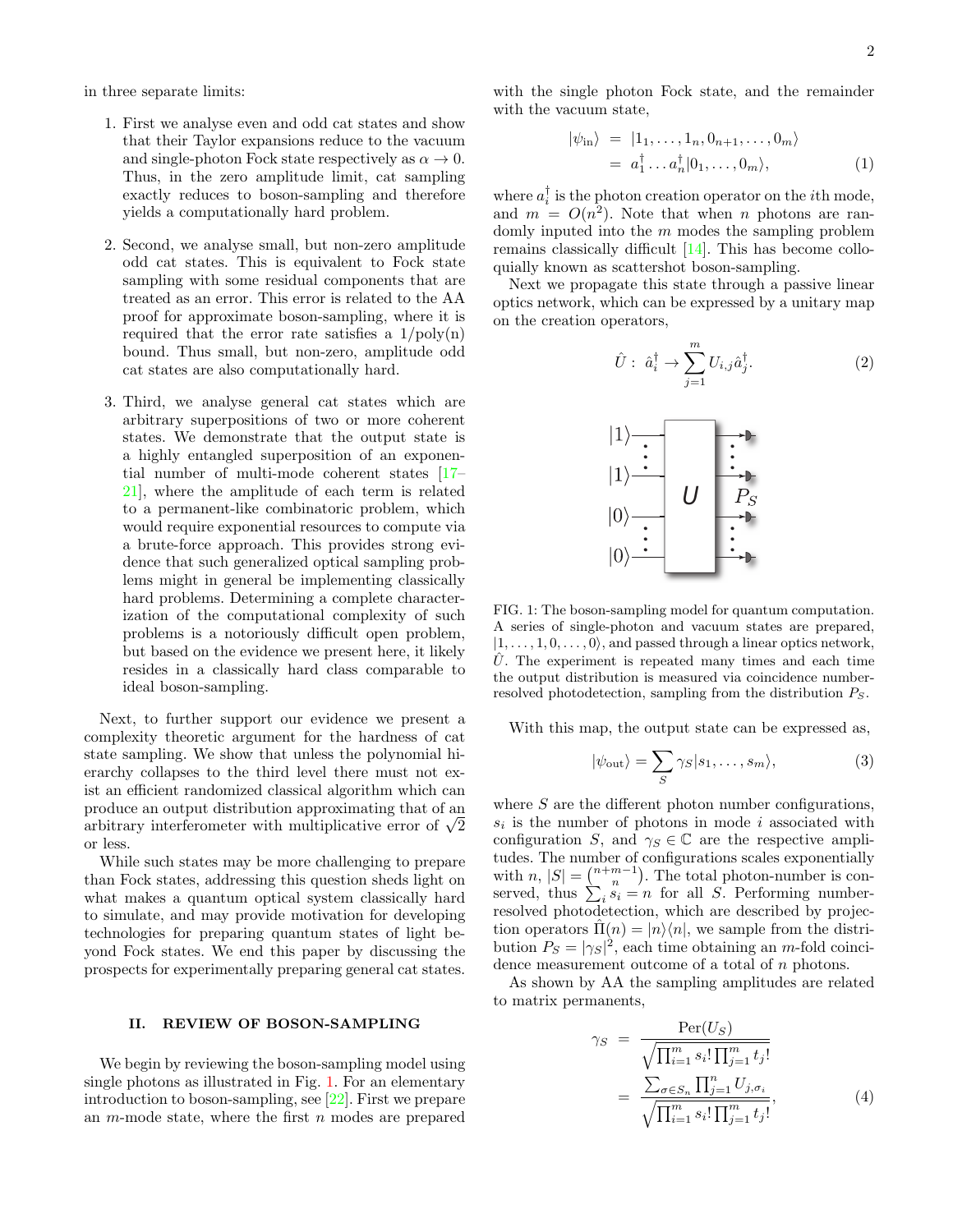where  $U_S$  is an  $n \times n$  sub-matrix of U as a function of the respective configuration  $S$ ,  $S_n$  is the group of permutations, and  $s_i$  ( $t_j$ ) is the number of photons in the input (output) mode associated with mode  $i$  (j). The best known classical algorithm for calculating matrix per-manents is by Ryser [\[23\]](#page-7-16), requiring  $O(2^n n^2)$  time steps. Because this requires exponential time to evaluate, sampling from the distribution  $P<sub>S</sub>$  is believed to be a classically hard problem. Importantly, boson-sampling does not allow us to *calculate* matrix permanents as this would require an exponential number of measurements.

## III. ZERO AMPLITUDE CAT ANALYSIS

'Cat state' is a generic term for an arbitrary superposition of macroscopic states and may be used for quantum information processing [\[24\]](#page-7-17). In quantum optics, this is generally understood to mean a superposition of two coherent states, potentially with large amplitudes. This is the definition we will use in this work. Two illustrative examples are the 'even'  $(+)$  and 'odd'  $(-)$  cat states, so-called because they contain only even or odd photonnumber terms respectively,

$$
|\text{cat}_{\pm}\rangle = \frac{(|\alpha\rangle \pm |-\alpha\rangle)}{\sqrt{2(1 \pm e^{-2|\alpha|^2})}}.
$$
 (5)

The odd cat state has the property that all of the even photon number terms vanish. In the limit of  $\alpha \to 0$  its amplitude identically approaches the single-photon state as shown here,

$$
\lim_{\alpha \to 0} |\text{cat-}\rangle = \lim_{\alpha \to 0} \frac{\sqrt{2}e^{\frac{-|\alpha|^2}{2}}}{\sqrt{1 - e^{-2|\alpha|^2}}} \left( \alpha | 1 \rangle + \frac{\alpha^3 | 3 \rangle}{\sqrt{3!}} + \dots \right) \n\approx |1 \rangle + O(\alpha^2) | 3 \rangle \n\to |1 \rangle.
$$
\n(6)

In the limit as  $\alpha \to 0$  we ignore all higher order  $\alpha$  terms.

Furthermore, the vacuum state (we require  $O(n^2)$  vacuum states to be consistent with the boson-sampling model) is given by a trivial cat state containing only a single term in the superposition  $(t = 1)$  with the respective amplitude  $\alpha = 0$ . Alternately, the vacuum state can be regarded as the zero amplitude limit of the even cat state,

$$
\lim_{\alpha \to 0} |\text{cat}_+ \rangle = \lim_{\alpha \to 0} \frac{\sqrt{2}e^{\frac{-|\alpha|^2}{2}}}{\sqrt{1 + e^{-2|\alpha|^2}}} \left( \alpha |0 \rangle + \frac{\alpha^2 |2 \rangle}{\sqrt{2!}} + \dots \right) \approx |0 \rangle + O(\alpha^2) |2 \rangle
$$
  
\n
$$
\to |0 \rangle. \tag{7}
$$

Thus, it is immediately clear that in the  $\alpha \rightarrow 0$  amplitude limit, cat state sampling reduces to ideal bosonsampling, using an appropriate configuration of odd and even cat states, which is a provably hard problem. We use the term 'provably hard' to mean computationally hard, assuming that ideal and approximate boson-sampling are computationally hard. Specifically, to implement exact boson-sampling with cat states, we choose our input state to be,

$$
|\psi_{\text{in}}\rangle = \lim_{\alpha \to 0} (|\text{cat-}\rangle_1 \dots |\text{cat-}\rangle_n |\text{cat+}\rangle_{n+1} \dots |\text{cat+}\rangle_m)
$$
  
= |1<sub>1</sub>,..., 1<sub>n</sub>, 0<sub>n+1</sub>,..., 0<sub>m</sub>⟩, (8)

which is exactly the form of Eq. [1.](#page-1-1) This example is trivial but the point is to show a simple example of cat states leading to a computationally hard problem in a particular limit, which raises the question as to whether it remains hard as we transition out of that limit. In App. [B](#page-8-0) we present an example of this reduction in the case of Hong-Ou-Mandel interference to explicitly demonstrate that small amplitude cats behave as single photons. This demonstrates that in certain regimes, cat state sampling reproduces single-photon statistics.

#### IV. SMALL AMPLITUDE CAT ANALYSIS

Having established that cat sampling reduces to bosonsampling in the zero amplitude limit, the obvious next question is 'what if the amplitude is small but non-zero?'. It was shown by AA that boson-sampling, when corrupted by erroneous samples, remains computationally hard provided that the error rate scales as  $1/\text{poly}(n)$ . If we consider a small, but non-zero, amplitude odd cat state, we can treat the non-single-photon terms, which scale as a function of  $\alpha$ , as erroneous terms. The error that these erroneous terms induce must be kept below the  $1/\text{poly}(n)$  bound. Specifically,

$$
|\text{cat-}\rangle = \underbrace{\gamma_1(\alpha)|1\rangle}_{\text{single photon}} + \underbrace{\gamma_3(\alpha)|3\rangle + \dots}_{\text{error terms}},
$$
 (9)

where  $\gamma_i(\alpha)$  defines the odd photon-number distribution and follows from Eq. [23.](#page-4-0) The two underbraced components represent the desired single-photon term and the remaining photon-number terms, which are treated as errors.

In App. [C](#page-9-0) we show that the bound on the amplitude of the cat states for a provably hard sampling problem to take place is,

<span id="page-2-0"></span>
$$
\alpha^{2n}\operatorname{csch}^n(\alpha^2) > 1/\mathrm{poly}(n),\tag{10}
$$

where we input odd cat states in every mode requiring a  $|1\rangle$  and vacuum in the remaining modes. Although this function is exponential in  $n$  the probability of successfully sampling from the correct distribution will satisfy this bound for sufficiently small values of  $n$  and  $\alpha$ . The value of  $n$  may still be large enough however to implement a post-classical boson-sampling device. Thus, it follows that for non-zero, but sufficiently small  $\alpha$ , cat sampling remains computationally hard.

We have established that cat state boson-sampling is a provably computationally hard problem in two regimes: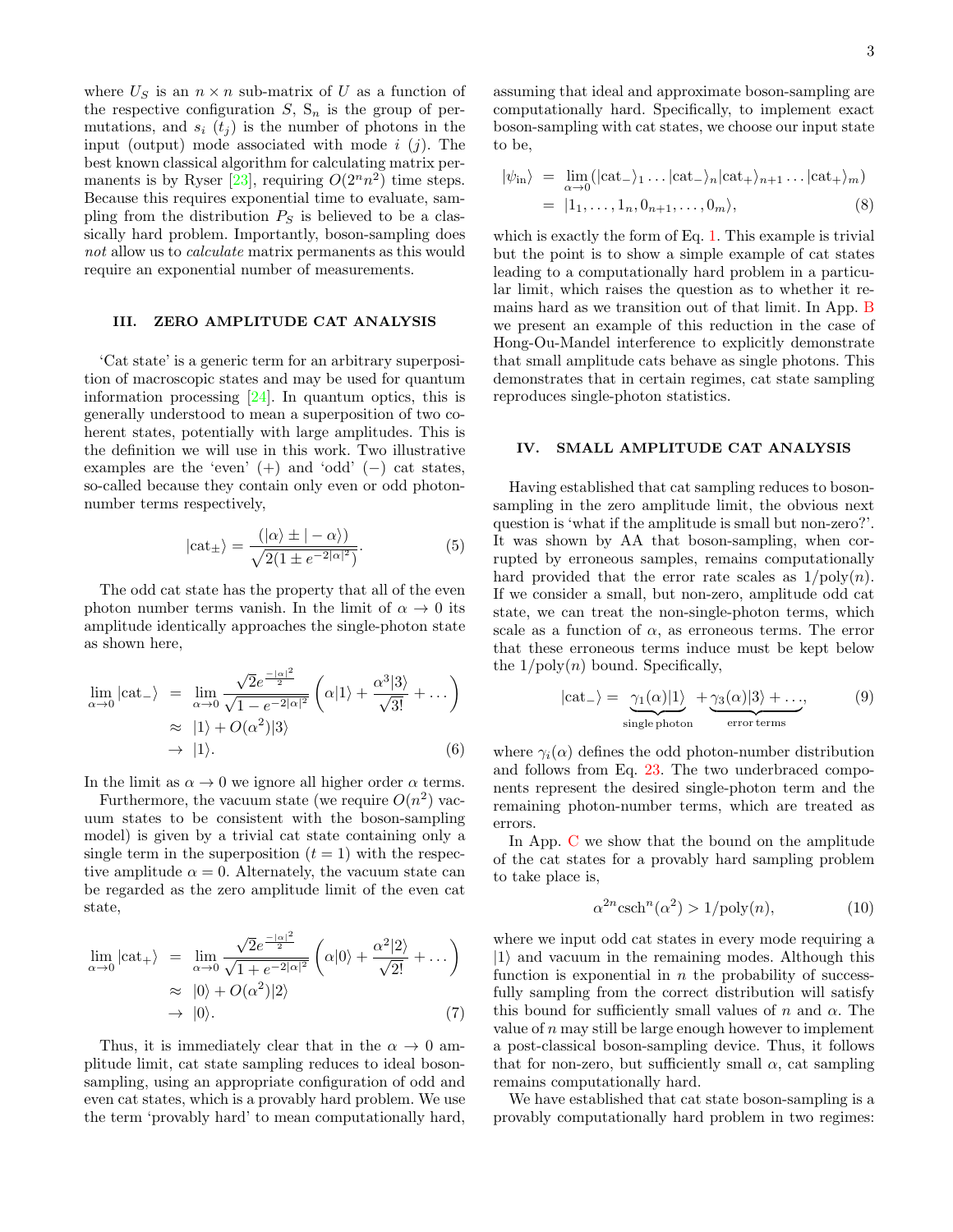(1) in the  $\alpha \rightarrow 0$  amplitude limit, in which case we reproduce ideal boson-sampling, and (2) for non-zero but sufficiently small amplitudes, in which case the non-singlephoton-number terms may be regarded as errors, which remains a computationally hard problem, subject to the bound given in Eq. [10.](#page-2-0) Having established this, the remainder of this paper is dedicated to the completely general case, whereby the terms in the cat states may have arbitrary amplitude, potentially at a macroscopic scale.

### V. ARBITRARY AMPLITUDE CAT ANALYSIS

In this section we will consider arbitrary superpositions of an arbitrary number of coherent states, in which case a general cat is of the form,

$$
|\text{cat}\rangle = \sum_{j=1}^{t} \lambda_j |\alpha_j\rangle.
$$
 (11)

Let the input state to our generalized boson-sampling model comprise  $m$  arbitrary superpositions of  $t$  coherent states, which we will refer to as generalized cat states,

$$
|\psi_{\rm in}\rangle = \bigotimes_{i=1}^{m} \sum_{j=1}^{t} \lambda_j^{(i)} |\alpha_j^{(i)}\rangle, \tag{12}
$$

where  $|\alpha_j^{(i)}\rangle$  is the coherent state of amplitude  $\alpha \in \mathbb{C}$  of the jth term in the *i*th mode, and  $\lambda_j^{(i)} \in \mathbb{C}$  is the amplitude of the jth term of the superposition in the ith mode<sup>1</sup> . It should be noted here that, in line with traditional boson-sampling, we can choose a number of the modes to be the vacuum. This is achieved by setting  $\lambda_1^{(i)} = 1$  and  $\alpha_1^{(i)} = 0$ .

Expanding this expression yields a superposition of multi-mode coherent states of the form,

<span id="page-3-1"></span>
$$
|\psi_{\rm in}\rangle = \sum_{\vec{t}=1}^{t} \lambda_{t_1}^{(1)} \dots \lambda_{t_m}^{(m)} | \alpha_{t_1}^{(1)}, \dots, \alpha_{t_m}^{(m)} \rangle, \qquad (13)
$$

where  $\vec{t}$  is shorthand for  $\{t_1, ..., t_m\}$ . We propagate this state through the passive linear optics network  $\hat{U}$  illustrated in Fig. [2.](#page-3-0) Such a unitary network has the property that a multi-mode coherent state is mapped to another multi-mode coherent state,

<span id="page-3-2"></span>
$$
\hat{U}|\alpha^{(1)},\ldots,\alpha^{(m)}\rangle \to |\beta^{(1)},\ldots,\beta^{(m)}\rangle, \tag{14}
$$

where the relationship between the input and output amplitudes is given by (see App. [A\)](#page-7-18),

<span id="page-3-5"></span>
$$
\beta^{(j)} = \sum_{k=1}^{m} U_{j,k} \alpha^{(k)}.
$$
 (15)

 $\hat{U}$  acts on each term in the superposition of Eq. [13](#page-3-1) independently. Thus, the output state will be of the form,

<span id="page-3-4"></span>
$$
|\psi_{\text{out}}\rangle = \hat{U}|\psi_{\text{in}}\rangle
$$
  
= 
$$
\sum_{\vec{t}=1}^{t} \lambda_{t_1}^{(1)} \dots \lambda_{t_m}^{(m)} |\beta_{\vec{t}}^{(1)}, \dots, \beta_{\vec{t}}^{(m)}\rangle.
$$
 (16)

The number of terms in the output superposition is  $t^m$ , scaling exponentially with the number of modes, provided  $t > 1$ .

Our goal is to sample this distribution using numberresolved photodetectors, which are described by the measurement projectors,

$$
\hat{\Pi}_i(n) = |n\rangle_i \langle n|_i,\tag{17}
$$

where  $n$  is the photon-number measurement outcome on the ith mode. Multi-mode measurements are described by the projectors,

<span id="page-3-3"></span>
$$
\hat{\Pi}(S) = \hat{\Pi}_1(S_1) \otimes \cdots \otimes \hat{\Pi}_m(S_m), \tag{18}
$$

where  $S = \{S_1, \ldots, S_m\}$  is the multi-mode measurement signature, with  $S_i$  photons measured in the *i*th mode. The sample probabilities are given by,

$$
P_S = \langle \psi_{\text{out}} | \hat{\Pi}(S) | \psi_{\text{out}} \rangle. \tag{19}
$$

In the case of continuous-variable states, the number of measurement signatures,  $|S|$ , is unbounded as the photon-number is undefined, unlike Fock states where the total photon-number is conserved.



<span id="page-3-0"></span>FIG. 2: The model for generalized boson-sampling with superpositions of coherent states — 'cat states'. The input state to each mode is an arbitrary superposition of coherent states, some of which are set to the vacuum. Following the application of a linear optics network, the distribution is sampled via number-resolved photo-detection.

Without presenting a rigorous complexity argument, we argue that this sampling problem is likely to be classically hard if three intuitive criteria are satisfied:

1. There must be an exponential number of terms in the output distribution. This rules out brute-force simulation by explicitly calculating the state vector.

 $1$  Continuous superpositions are a simple generalization of our formalism, and with this generalization arbitrary states could be expressed as continuous superpositions of coherent states.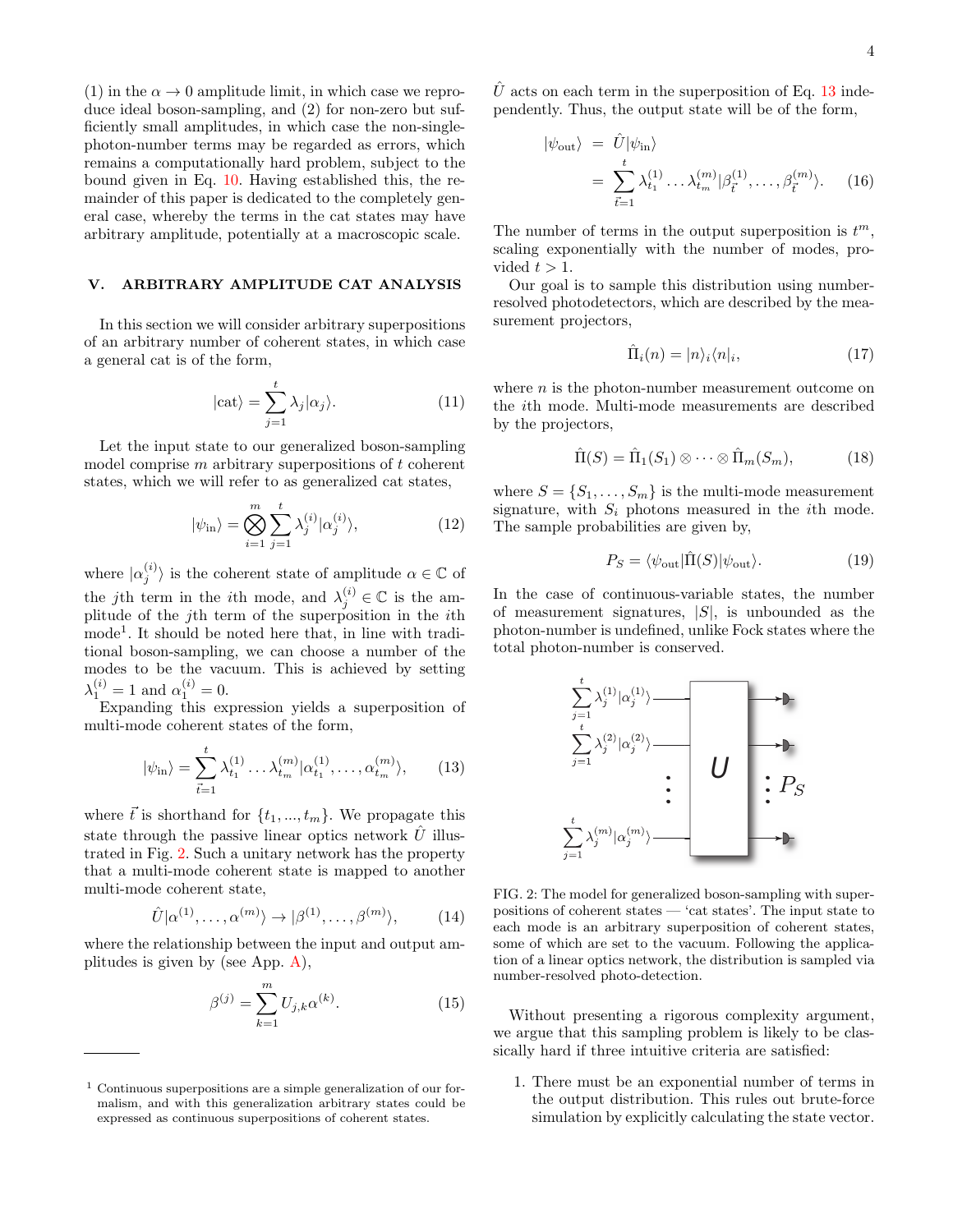- 2. The terms in the superposition must be entangled, such that the distribution cannot be trivially sampled by independently sampling each mode.
- 3. Each of the amplitudes in the output distribution must be related to a computationally hard problem. This ensures that classical simulation of the individual amplitudes is not efficient.

We have chosen these criteria as they are general properties that classically hard problems are known to exhibit, but we do not prove that these criteria are sufficient to establish whether a problem is likely to be classically hard. For example, ideal boson-sampling is known to be computationally hard, satisfying all 3 criteria. However, fermionic-sampling is known to be classically efficient, and violates criteria 3, as it relates to matrix determinants rather than permanents, which reside in P.

Criteria (1) is achieved by virtue of our choice of input state — there are  $t^m$  terms in the output distribution.

It is easily seen that criteria (2) holds in general. As a simple example, consider the input state,

$$
|\psi_{\rm in}\rangle = \mathcal{N}^2(|\alpha\rangle + |-\alpha\rangle) \otimes (|\alpha\rangle + |-\alpha\rangle) = |\text{cat}_+, \text{cat}_+\rangle, \tag{20}
$$

a tensor product of two even cat states. Passing this separable two-mode state through a 50/50 beamsplitter gives rise to the output state,

$$
|\psi_{\text{out}}\rangle = \hat{H}|\psi_{\text{in}}\rangle = |\text{cat}',0\rangle + |0,\text{cat}'\rangle, \tag{21}
$$

where  $|\text{cat}'\rangle = \mathcal{N}_+^2(|$  $\sqrt{2}\alpha$  +  $|-\sqrt{2}\alpha\rangle$  is a cat state. This is a path-entangled superposition of a cat state across two modes. Thus, while Eq. [14](#page-3-2) demonstrates that a unitary network maps a tensor product of coherent states to a tensor product of coherent states, such a network will in general generate path-entanglement when the input state is a tensor product of superpositions of coherent states. Note the structural similarity between cat state interference and two-photon Hong-Ou-Mandel (HOM) [\[25\]](#page-7-19) -type interference. In the case of HOM interference we have  $\hat{H}|1,1\rangle = (|2,0\rangle + |0,2\rangle)/\sqrt{2}$ , whereas for cat states we have  $\hat{H}|\text{cat}, \text{cat}\rangle = |\text{cat}', 0\rangle + |0, \text{cat}'\rangle.$ 

It was recently and independently reported by Jiang et al. [\[26\]](#page-7-20) that linear optics networks fed with nonclassical pure states of light almost always generates modal entanglement, consistent with our observation here. This ensures that the output state to our generalized bosonsampling device is highly entangled, thus satisfying criteria (2). However, Jiang et al. present no discussion about our hardness criteria (3); they do not connect their states to a computationally hard problem. Thus their work provides a necessary but not sufficient proof of computational hardness. It is important, as in our work here, to examine such non-classical input states individually and make the case for the importance of criteria (3). For example it is well known from the Gottesman-Knill theorem that some systems with exponentially large Hilbert spaces that satisfy our criteria (1) and (2) can nevertheless be efficiently simulated. An example is the circuit model for quantum computation that deploys only gates from the Clifford algebra.

Finally let us consider criteria (3). Let the expansion for a coherent state be,

$$
|\alpha\rangle = \sum_{n=0}^{\infty} f_n(\alpha)|n\rangle, \qquad (22)
$$

in the photon-number basis, where,

<span id="page-4-0"></span>
$$
f_n(\alpha) = e^{-\frac{|\alpha|^2}{2}} \frac{\alpha^n}{\sqrt{n!}},\tag{23}
$$

is the amplitude of the  $n$ -photon term. Then,

$$
\langle n|\alpha\rangle = f_n(\alpha). \tag{24}
$$

Thus, acting the measurement projector for configuration  $S$ , Eq. [18,](#page-3-3) on the output state, Eq. [16,](#page-3-4) we obtain,

$$
\hat{\Pi}(S)|\psi_{\text{out}}\rangle = \gamma_S|S_1, S_2, \dots, S_m\rangle, \tag{25}
$$

where,

<span id="page-4-2"></span>
$$
\gamma_S = \sum_{\vec{t}=1}^t \left( \prod_{j=1}^m \lambda_{t_j}^{(j)} f_{S_j} \left( \sum_{k=1}^m U_{j,k} \alpha_{t_j}^{(k)} \right) \right), \qquad (26)
$$

and the sampling probability takes the form  $P_S = |\gamma_S|^2$ . We can group the terms under the product and label them  $A^{(S)}_{i,\vec{r}}$  $j, \vec{t}'$ . Then the amplitudes are given by,

<span id="page-4-1"></span>
$$
\gamma_S = \sum_{\vec{t}=1}^t \prod_{j=1}^m A_{j,\vec{t}}^{(S)},\tag{27}
$$

which has the same analytic structure as the permanent when  $t = m$  but sums over additional terms that are not present in the permanent. Evaluating this combinatoric problem requires exponential resources using brute-force. Via brute force, evaluating this expression requires summing  $t^m$  terms. Given that Eq. [27](#page-4-1) has the same analytic form as the matrix permanent, which is known to be classically hard, this implies a striking similarity between cat state sampling and Fock state sampling, with the constraint that A is of a form whose permanent is not trivial. In fact, in the  $\alpha \to 0$  limit, evaluating this combinatoric expression must be as hard as calculating an  $n \times n$  matrix permanent, since we know that in this limit the problem reduces to ideal boson-sampling. In the original proof by Aaronson  $&$  Arkhipov, it is required that  $U$ is Haar-random. It is an open question as to whether A can be made Haar-random in the presented generalized boson-sampling model.

In the trivial case of  $t = 1$  this expression simplifies to,

$$
\gamma_S = \prod_{j=1}^m f_{S_j} \left( \sum_{k=1}^m U_{j,k} \alpha_1^{(k)} \right), \tag{28}
$$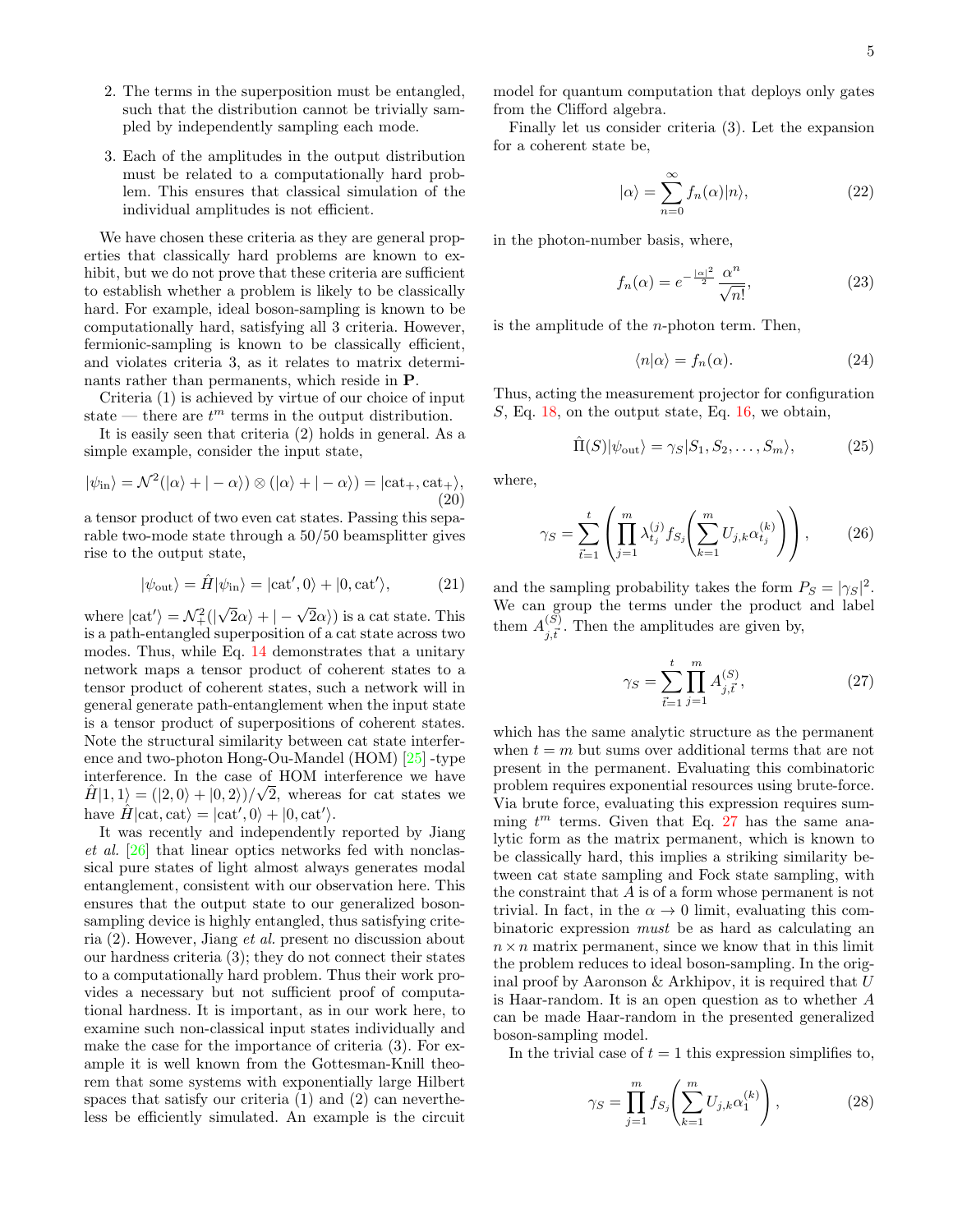which evaluates in polynomial time. In this case the input state is simply a tensor product of coherent states, and the runtime is consistent with the known result that simulating coherent states is trivial as the tensor product structure allows sampling to proceed by independently sampling each mode, each of which is an efficient sampling problem. However, when  $t > 1$  the complexity of directly arithmetically evaluating Eq. [26](#page-4-2) grows exponentially.

### VI. A COMPUTATIONAL COMPLEXITY ARGUMENT

We now provide a complexity theoretic argument for the hardness of cat-state sampling. We will consider the problem of weakly simulating such a system with a randomized classical algorithm, and show that the existence of any such algorithm which can approximate the output of any such algorithm which can approximate the output<br>to within a constant multiplicative factor of  $\sqrt{2}$  would imply a collapse of certain classical computational complexity classes which are believed to be distinct. The polynomial hierarchy, denoted as PH, is composed of an infinite number of levels k, which are composed of the complexity classes  $\Sigma_k \mathbf{P} = \mathbf{NP}^{\Sigma_{k-1}P}, \ \Delta_k \mathbf{P} = \mathbf{P}^{\Sigma_{k-1}P}, \ \text{and}$  $\Pi_k \mathbf{P} = \mathbf{co} \mathbf{NP}^{\Sigma_{k-1} \mathbf{P}}, \quad \text{where} \quad \Sigma_0 \mathbf{P} = \Delta_0 \mathbf{P} = \Pi_0 \mathbf{P} = \mathbf{P}.$ We show that if the measurement results in a cat state interferometry experiment are specified by a string  $x$ , and each x occurs with probability  $p(x)$ , then if there exists an efficient (polynomial time) randomized algorithm which, for all such cat state interferometry experiments, produces output x with probability  $p'(x)$ such that  $\frac{1}{\sqrt{2}}$  $\overline{p}(x) \leq p'(x) \leq \sqrt{2}p(x)$  for all x, then the polynomial hierarchy collapses to the third level (i.e.  $PH = \Delta_3 P$ ). While such a result would not be quite as strong as  $P = NP$ , it has a well established connection to this problem, and it is widely believed that the polynomial hierarchy has an infinite number of inequivalent levels.

Our approach follows the method developed by Bremner, Jozsa & Shepherd  $[27]$ , which they used to show the intractability of classical simulation of certain circuits composed of commuting gates. The technique has since been extended to other settings, including the one clean qubit (DQC1) model [\[28,](#page-7-22) [29\]](#page-7-23). This approach makes use of the notion of post-selection, in which the computational cost of performing a certain computation is counted only if that computation results in a particular value of a chosen post-selection register.

We provide informal definitions of two computational complexity classes based on post-selection, based on those used in [\[28\]](#page-7-22), which will be used extensively in our proof. More formal definitions of these classes can be found in [\[27\]](#page-7-21). These classes are defined in terms of circuits composed of either classical or quantum gates with identified output and post-selection registers  $O_x$  and  $P_x$ respectively. A language  $L$  is in the class **PostBPP** if and only if there exists a uniform family of classical circuits

and a  $0 < \delta < 1/2$  such that:

1. if 
$$
x \in L
$$
 then  $\text{Prob}(O_x = 1 | P_x = 0 \dots 0) \ge \frac{1}{2} + \delta$ ,  
2. if  $x \notin L$  then  $\text{Prob}(O_x = 1 | P_x = 0 \dots 0) \le \frac{1}{2} - \delta$ .

Similarly, a language  $L$  is in the class **PostBQP** if there exist a uniform family of quantum circuits satisfying the above criteria <sup>2</sup> . We also define a third complexity class PostCAT to capture the notion of post-selection applied to the interferometry experiments we are concerned with. We will say that a language  $L$  is in **PostCAT** if there exists a uniform family of  $n$ -port linear interferometers acting on cat state inputs satisfying the preceding criteria.

The complexity of the first two classes has previously been studied, and it is known that PostBPP exactly corresponds to another complexity class known as  $BPP_{path}$ , which is contained within  $\Delta_3$ **P** [\[30\]](#page-7-24). On the other hand, it was shown by Aaronson that  $PostBQP = PP$  [\[31\]](#page-7-25). This is rather surprising, since  $\mathbf{PH} \subseteq \mathbf{P}^{\mathbf{PP}}$ , which implies a difference between the power of post-selected classical and quantum computation unless  $\mathbf{P}^{\mathbf{P}} = \mathbf{P}\mathbf{H} = \Delta_3 \mathbf{P}$ . Following from the definitions of **PostBPP** and **Post-**BQP given above, this further implies that an efficient classical randomized algorithm cannot mimic the output of an arbitrary quantum circuit, since such a situation would yield  $PostBQP = PostBPP$  and so collapse the polynomial hierarchy. In fact, this last statement can be made stronger: The existence of a polynomial time randomized classical algorithm which approximates the output distribution to an arbitrary quantum circuit to output distribution to an arbitrary quantum circuit to<br>within multiplicative error of  $\sqrt{2}$  would yield  $\mathbf{PH} = \Delta_3 \mathbf{P}$ [\[27,](#page-7-21) [28\]](#page-7-22).

All that must be done, then, in order to prove our claim, is to show that **PostBQP**  $\subseteq$  **PostCAT**, from which it would follow that the existence of an efficient randomized classical algorithm which can approximate the output distribution of an arbitrary linear interferometer applied to cat state inputs to mear interferometer applied to cat state inputs to within a multiplicative error of  $\sqrt{2}$  would imply that  $PostCAT \subseteq PostBPP$  and hence  $PH = \Delta_3P$ . However, that  $PostBQP \subseteq PostCAT$  follows directly from the work of Ralph  $et$  al.  $[32]$ , who showed that arbitrary quantum circuits could be implemented exactly, albeit probabilistically, on qubits encoded as a superposition of even and odd parity cat states. Although the set of gates they introduce is probabilistic, there is always some probability of obtaining a measurement result which correctly implements the desired gate with unit fidelity. Hence by post-selecting on such an outcome, the system can be

<sup>2</sup> Here the gate set is assumed to be some standard universal set, such as the Hadamard and Toffoli gates. More exotic gate sets can potentially lead to more powerful models, but this class provides a lower bound on the power of post-selected quantum computation, which is sufficient for our purposes.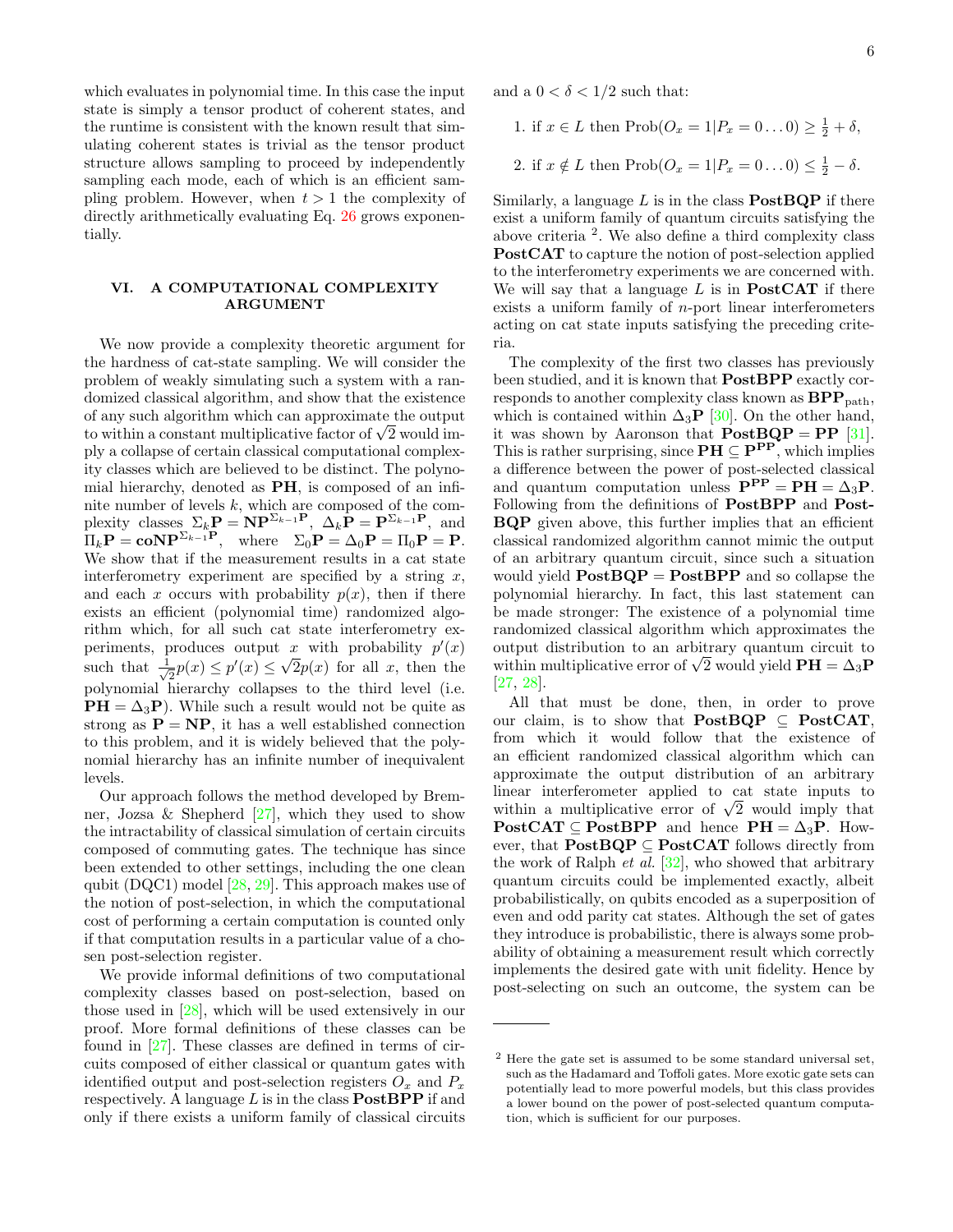made to deterministically implement an arbitrary quantum circuit. Since post-selection could also be applied to output qubits from the circuit while remaining in Post-CAT, it follows that any computation in PostBQP is also in PostCAT. Thus we must conclude that unless  $PH = \Delta_3 P$ , there must not exist an efficient randomized classical algorithm which can produce an output distribution approximating that of an arbitrary interferometer bution approximating that of an arbitra<br>with multiplicative error of  $\sqrt{2}$  or less.

#### VII. PREPARING CAT STATES

Finally, we will discuss the prospects for experimentally preparing cat states of the form used in our derivation. There exists a significant number of schemes for generating a finite number of superpositions of coherent states all of which are extremely difficult to scale to higher order cat states. For example, superpositions of coherent states with equal amplitudes but different phases can be produced with quantum nondemolition (QND) measurements [\[33\]](#page-7-27) via the interaction of a strong Kerr nonlinearity [\[34,](#page-7-28) [35\]](#page-7-29). Another approach is to use strong Kerr nonlinearities together with coupled Mach-Zehnder interferometers [\[35\]](#page-7-29) but this is impractical as outside the cavity a strong Kerr would require a coherent Electromagnetically Induced Transparency [\[36,](#page-7-30) [37\]](#page-7-31) effect in an atomic gas cloud and even there in practice the nonlinearities are too weak for our purposes.

In a similar way that measurements of photon number can produce discrete coherent state superpositions in phase; measurements of the phase can produce discrete coherent state superpositions in amplitude. This can be understood via the number-phase uncertainty relation. Any improved knowledge of the phase of a state induces kicks in the number and vice versa. In this way, by combining such different measurements, one can produce discrete superpositions in both phase and amplitude; approaching the arbitrary superpositions of coherent states we require here. Exactly such a scheme was proposed by Jeong et al. in 2005 [\[38,](#page-7-32) [39\]](#page-7-33). By combining both types of detection schemes, even with detectors of non-unit efficiency, they show that a large number of propagating superpositions of coherent states may be thus produced. These states then could be used in proof-of-principle experiments for our protocol outlined here.

#### VIII. CONCLUSION

We have presented evidence that a linear optics network, fed with arbitrary superpositions of coherent states, and sampled via number-resolved photodetection, is likely to be a classically hard problem. We have shown that sampling within multiplicative errors is hard and we have also presented evidence that it has similar complexity to boson-sampling, a model for which sampling with even additive error is known to be hard. Our argument is based on three realistic criteria for computational hardness of the sampling problem. In the case of input states comprising superpositions of coherent states, these three criteria are satisfied. In the case of criteria (3), we find that the amplitudes are related to a permanent-like function of a matrix, strikingly similar to ideal bosonsampling. In fact, if this permanent-like function is shown to be in the Haar random class of matrices, then our result is provably hard following Aaronson and Arkhipov's proof.

Furthermore, we show two examples of how sampling with normal cat states reduces to a computationally hard problem,

- 1. In the limit of  $\alpha \rightarrow 0$  amplitude cat states, cat sampling reduces to ideal boson-sampling.
- 2. When the amplitude is increased slightly away from zero, odd cat state sampling is hard for sufficiently small amplitudes following the bound of Eq. [10.](#page-2-0) We show this by treating the non-single-photonnumber terms as an error model.

Furthermore, given that (1) is known to be computationally hard, as it reduces to ideal boson-sampling, it follows that our combinatoric expression for evaluating the amplitudes in the output superposition, Eq. [27,](#page-4-1) is equivalent to evaluating a permanent in this limit. For arbitrary alpha, the combinatoric expression maintains the same analytic form. This presents strong evidence that arbitrarily large cat states yield a hard sampling problem akin to standard boson-sampling.

With all of these results combined, these observations present strong evidence that such a generalized sampling problem is likely classically hard to simulate and is indeed hard within multiplicative errors.

Because coherent states form an over-complete basis, any pure optical state can be expressed in terms of coherent states, suggesting that most quantum states of light may yield hard sampling problems. This observation further motivates interest in developing sources for quantum states of light other than Fock states.

#### Acknowledgments

We would like to thank Mark Wilde for helpful discussions. This research was conducted by the Australian Research Council Centre of Excellence for Engineered Quantum Systems (Project number CE110001013). JPD would like to acknowledge the Air Force Office of Scientific Research, the Army Research Office, and the National Science Foundation. This work was partly supported by DSTL (contract number DSTLX1000063869). This material is based in part on research supported in part by the Singapore National Research Foundation under NRF Award No. NRF-NRFF2013-01.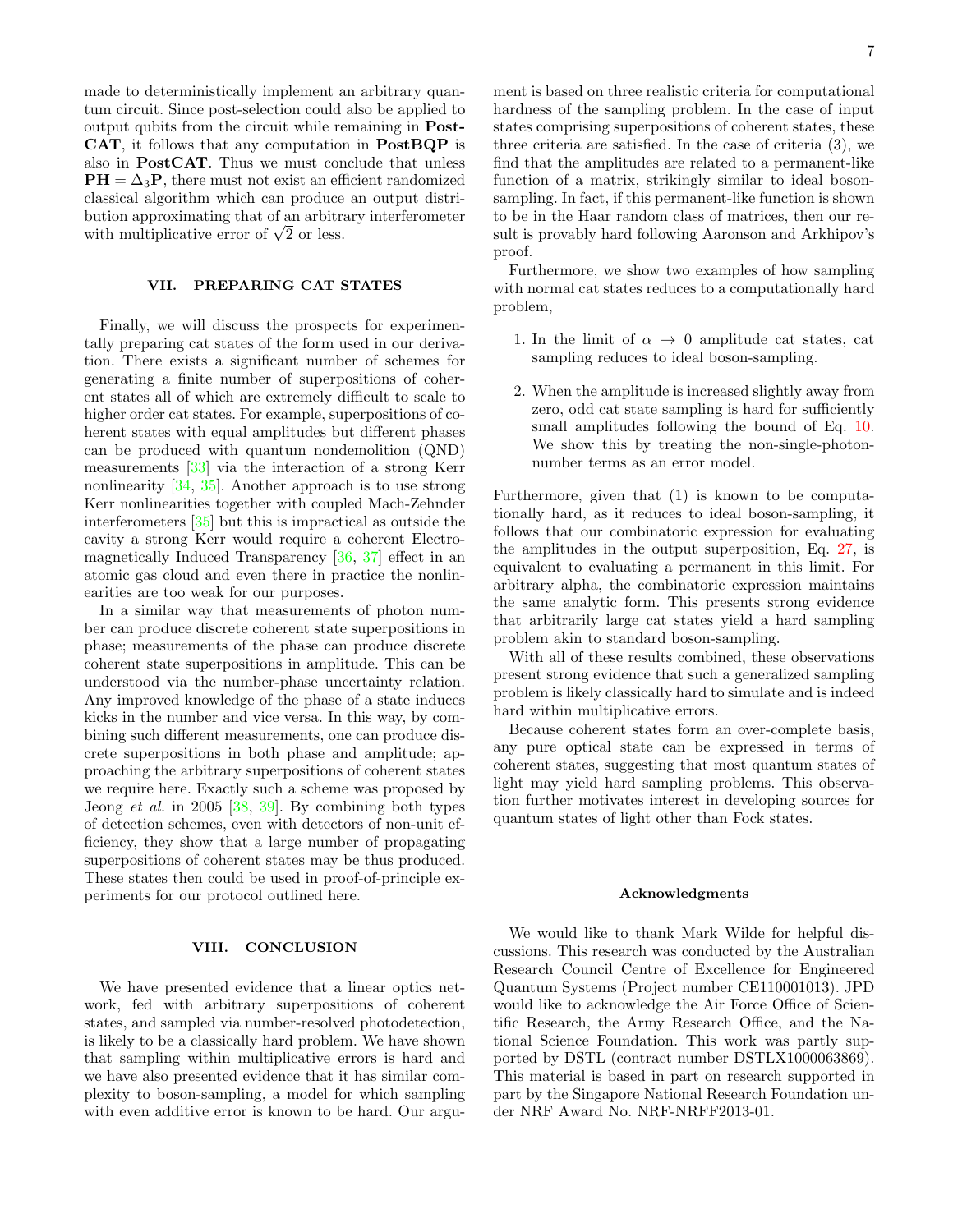- <span id="page-7-0"></span>[1] E. Knill, R. Laflamme, and G. Milburn, Nature (London) 409, 46 (2001).
- <span id="page-7-1"></span>[2] P. Kok, W. J. Munro, K. Nemoto, T. C. Ralph, J. P. Dowling, and G. Milburn, Reviews of Modern Physics 79, 135 (2007).
- <span id="page-7-2"></span>[3] M. A. Nielsen and I. L. Chuang, *Quantum Computation* and Quantum Information (Cambridge University Press, Cambridge, 2000).
- <span id="page-7-3"></span>[4] S. Aaronson and A. Arkhipov, Proc. ACM STOC (New York) p. 333 (2011).
- <span id="page-7-4"></span>[5] M. D. Eisaman, J. Fan, A. Migdall, and S. V. Polyakov, Review of Scientific Instruments 82, 071101 (2011).
- <span id="page-7-5"></span>[6] A. Arkhipov and G. Kuperberg, Geometry & Topology Monographs 18, 1 (2012).
- <span id="page-7-6"></span>[7] B. J. Metcalf, N. Thomas-Peter, J. B. Spring, D. Kundys, M. A. Broome, P. C. Humphreys, X.-M. Jin, M. Barbieri, W. S. Kolthammer, J. C. Gates, et al., Nature Comm. 4, 1356 (2012).
- [8] M. A. Broome, A. Fedrizzi, S. Rahimi-Keshari, J. Dove, S. Aaronson, T. C. Ralph, and A. G. White, Science 339, 6121 (2013).
- [9] J. B. Spring, B. J. Metcalf, P. C. Humphreys, W. S. Kolthammer, X.-M. Jin, M. Barbieri, A. Datta, N. Thomas-Peter, N. K. Langford, D. Kundys, et al., Science 339, 798 (2013).
- [10] A. Crespi, R. Osellame, R. Ramponi, D. J. Brod, E. F. Galvao, N. Spagnolo, C. Vitelli, E. Maiorino, P. Mataloni, and F. Sciarrino, Nature Phot. 7, 545 (2013).
- <span id="page-7-7"></span>[11] M. Tillmann, B. Daki, R. Heilmann, S. Nolte, A. Szameit, and P. Walther, Nature Phot. 7, 540 (2013).
- <span id="page-7-8"></span>[12] K. P. Seshadreesan, J. P. Olson, K. R. Motes, P. P. Rohde, and J. P. Dowling (2014), arXiv:1402.0531.
- <span id="page-7-9"></span>[13] J. P. Olson, K. P. Seshadreesan, K. R. Motes, P. P. Rohde, and J. P. Dowling, arXiv:1406.7821 (2014).
- <span id="page-7-10"></span>[14] A. Lund, A. Laing, S. Rahimi-Keshari, T. Rudolph, J. O'Brien, and T. Ralph, arXiv:1305.4346 (2013).
- <span id="page-7-11"></span>[15] S. D. Bartlett and B. C. Sanders, Phys. Rev. Lett. 89, 207903 (2002).
- <span id="page-7-12"></span>[16] S. D. Bartlett, B. C. Sanders, S. L. Braunstein, and K. Nemoto, Phys. Rev. Lett. 88, 097904 (2002).
- <span id="page-7-13"></span>[17] B. C. Sanders, Phys. Rev. A 46, 2966 (1992).
- [18] C. C. Gerry, Phys. Rev. A 55, 2478 (1997).
- [19] C. C. Gerry, A. Benmoussa, and R. Campos, Physical Review A 66, 013804 (2002).
- [20] C. C. Gerry and R. Grobe, Physical Review A 75, 034303 (2007).
- <span id="page-7-14"></span>[21] C. C. Gerry, J. Mimih, and A. Benmoussa, Physical Review A 80, 022111 (2009).
- <span id="page-7-15"></span>[22] B. T. Gard, K. R. Motes, J. P. Olson, P. P. Rohde, and J. P. Dowling (2014), arXiv:1406.6767.
- <span id="page-7-16"></span>[23] H. J. Ryser, Comb. Math., Carus Math. Mono. No. 14 (1963).
- <span id="page-7-17"></span>[24] A. Gilchrist, K. Nemoto, W. J. Munro, T. Ralph, S. Glancy, S. L. Braunstein, and G. Milburn, Journal of Optics B: Quantum and Semiclassical Optics 6, S828 (2004).
- <span id="page-7-19"></span>[25] C. K. Hong, Z. Y. Ou, and L. Mandel, Phys. Rev. Lett. 59, 2044 (1987).
- <span id="page-7-20"></span>[26] Z. Jiang, M. D. Lang, and C. M. Caves (2013), arXiv:1308.6346.
- <span id="page-7-21"></span>[27] M. J. Bremner, R. Jozsa, and D. J. Shepherd, Proc. Royal

Soc. A: Math., Phys. and Eng. Sci. 467, 459 (2011).

- <span id="page-7-22"></span>[28] T. Morimae, K. Fujii, and J. F. Fitzsimons, Phys. Rev. Lett. 112, 130502 (2014).
- <span id="page-7-23"></span>[29] T. Morimae, H. Nishimura, K. Fujii, and S. Tamate (2014), arXiv:1409.6777.
- <span id="page-7-24"></span>[30] Y. Han, L. A. Hemaspaandra, and T. Thierauf, SIAM Journal on Computing 26, 59 (1997).
- <span id="page-7-25"></span>[31] S. Aaronson, Proc. Royal Soc. A: Math., Phys. and Eng. Sci. 461, 3473 (2005).
- <span id="page-7-26"></span>[32] T. C. Ralph, A. Gilchrist, G. J. Milburn, W. J. Munro, and S. Glancy, Phys. Rev. A 68, 042319 (2003).
- <span id="page-7-27"></span>[33] P. Alsing, G. J. Milburn, and D. F. Walls, Phys. Rev. A 37, 2970 (1988).
- <span id="page-7-28"></span>[34] S. Haroche, Exploring the quantum: atoms, cavities and photons (Oxford Press, 2006).
- <span id="page-7-29"></span>[35] C. C. Gerry and P. L. Knight, *Introductory quantum op*tics (Cambridge University Press, 2005).
- <span id="page-7-30"></span>[36] S. E. Harris, Physics Today **50**, 36 (2008).
- <span id="page-7-31"></span>[37] S. E. Harris, J. E. Field, and A. Imamoğlu, Phys. Rev. Lett. 64, 1107 (1990).
- <span id="page-7-32"></span>[38] A. P. Lund, H. Jeong, T. C. Ralph, and M. S. Kim, Phys. Rev. A 70, 020101 $(R)$  (2004).
- <span id="page-7-33"></span>[39] H. Jeong, A. P. Lund, and T. C. Ralph, Phys. Rev. A 72, 013801 (2005).

## <span id="page-7-18"></span>Appendix A: Propagating multi-mode coherent states through passive linear optics networks

The unitary map describing a passive linear optics network is given by,

<span id="page-7-34"></span>
$$
\hat{U}: \hat{a}_i^{\dagger} \to \sum_{j=1}^m U_{i,j} \hat{a}_j^{\dagger}, \tag{A1}
$$

and taking the Hermitian conjugate yields,

<span id="page-7-35"></span>
$$
\hat{U}: \hat{a}_i \to \sum_{j=1}^m U^*_{i,j} \hat{a}_j. \tag{A2}
$$

A coherent state can be expressed in terms of a displacement operator acting on the vacuum state,

$$
|\alpha^{(i)}\rangle_i = \hat{D}_i(\alpha^{(i)})|0\rangle_i, \tag{A3}
$$

where the displacement operator may be expressed in terms of creation and annihilation operators as,

$$
\hat{D}_i(\alpha^{(i)}) = \exp(\alpha^{(i)}\hat{a}_i^\dagger - {\alpha^{(i)}}^* \hat{a}_i). \tag{A4}
$$

Applying the unitary map Eqs. [A1](#page-7-34)  $\&$  [A2,](#page-7-35) we obtain,

$$
\hat{U}\hat{D}_{i}(\alpha_{i}) = \exp\left(\alpha^{(i)}\sum_{j=1}^{m}U_{i,j}\hat{a}_{j}^{\dagger} - {\alpha^{(i)}}^{*}\sum_{j=1}^{m}U_{i,j}^{*}\hat{a}_{j}\right).
$$
\n(A5)

Let,

$$
\hat{U}|\alpha^{(1)},\ldots,\alpha^{(m)}\rangle = |\beta^{(1)},\ldots,\beta^{(m)}\rangle. \tag{A6}
$$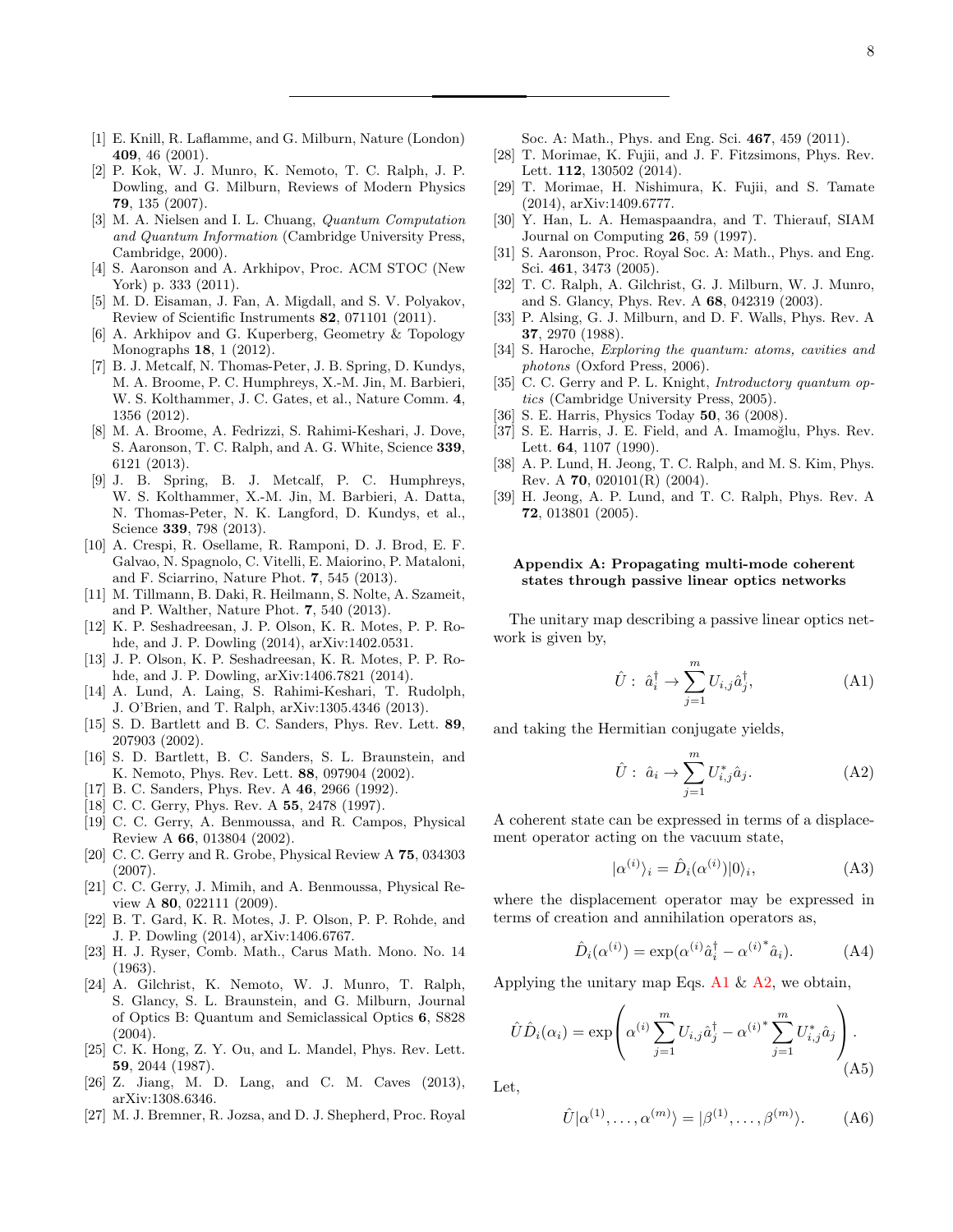Then,

$$
\hat{U}|\alpha^{(1)},\ldots,\alpha^{(m)}\rangle = \hat{U}\hat{D}_1(\alpha^{(1)})\ldots\hat{D}_m(\alpha^{(m)})|0_1,\ldots,0_m\rangle.
$$
\n(A7)

For each term,

$$
\hat{U}\hat{D}_i(\alpha^{(i)}) = \prod_{j=1}^m \exp\left(\alpha^{(i)}U_{i,j}\hat{a}_j^\dagger - {\alpha^{(i)}}^*U_{i,j}^*\hat{a}_j\right)
$$

$$
= \prod_{j=1}^m \hat{D}_j(U_{i,j}\alpha^{(i)}).
$$
 (A8)

Thus,

$$
\hat{U} \prod_{i=1}^{m} |\alpha^{(i)}\rangle_{i} = \hat{U} \prod_{i=1}^{m} \hat{D}(\alpha^{(i)})|0\rangle_{i}
$$
\n
$$
= \prod_{i=1}^{m} \prod_{j=1}^{m} \hat{D}_{j}(U_{i,j}\alpha^{(i)})|0\rangle
$$
\n
$$
= \bigotimes_{j=1}^{m} \left| \sum_{i=1}^{m} U_{i,j}\alpha^{(i)} \right\rangle_{j}
$$
\n
$$
= \bigotimes_{j=1}^{m} |\beta^{(j)}\rangle_{j}.
$$
\n(A9)

And,

$$
\beta^{(j)} = \sum_{i=1}^{m} U_{i,j} \alpha^{(i)},
$$
\n(A10)

as per Eq. [15.](#page-3-5)

#### <span id="page-8-0"></span>Appendix B: Reproducing Hong-Ou-Mandel interference using small amplitude odd cat states

We begin with our generalized cat state result from Eq. [26.](#page-4-2)

<span id="page-8-1"></span>
$$
\gamma_s = \sum_{\vec{t}=1}^t \left( \prod_{j=1}^m \lambda_{t_j}^{(j)} f_{S_j}(\beta_{\vec{t}}^{(j)}) \right),\tag{B1}
$$

and input the odd cat state which has the form

<span id="page-8-5"></span>
$$
|\text{cat-}\rangle = \frac{|\alpha\rangle - |-\alpha\rangle}{\sqrt{2(1 - \exp[-2\alpha^2])}}.
$$
 (B2)

When considering the specific example of  $|cat_-\rangle$  the  $\lambda_{t_j}^{(j)}$  of Eq. [B1](#page-8-1) goes to  $(-1)^{t_j}$ . Eq. B1 then becomes,

<span id="page-8-2"></span>
$$
\gamma_s = \sum_{\vec{t}=1}^t \left( \prod_{j=1}^m (-1)^{t_j} \frac{f_{S_j}(\beta_{\vec{t}}^{(j)})}{\sqrt{2(1 - \exp[-2\alpha^2])}} \right). \tag{B3}
$$

Since the  $\beta_{\vec{r}}^{(j)}$  $_{\vec{t}_e}^{(9)}$ 's in Eq. [B3](#page-8-2) depend on  $\alpha$ , we substitute the argument of  $f_{S_j}$  using Eq. [23,](#page-4-0)

$$
\gamma_s = \frac{1}{\left(\sqrt{2(1 - \exp[-2\alpha^2])}\right)^m} \tag{B4}
$$
\n
$$
\times \sum_{\vec{t}=1}^t \left(\prod_{j=1}^m (-1)^{t_j} \exp\left[-\frac{|\beta_{\vec{t}}^{(j)}|^2}{2}\right] \frac{(\beta_{\vec{t}}^{(j)})^{S_j}}{\sqrt{S_j!}}\right) \tag{B5}
$$

Next we take a first order approximation. Since  $\alpha$  is small, the exponential in the numerator goes to one while the exponential in the denominator goes to  $\exp(x) \approx 1 + x$ because otherwise this would diverge. This yields,

<span id="page-8-3"></span>
$$
\gamma_s \approx \frac{1}{\left(\sqrt{2(1-(1-2\alpha^2)}\right)^m} \sum_{\vec{t}=1}^t \left(\prod_{j=1}^m (-1)^{t_j} (1) \frac{(\beta_{\vec{t}}^{(j)})^{S_j}}{\sqrt{S_j!}}\right)
$$

$$
= \frac{1}{(2\alpha)^m \sqrt{S_1! S_2! \dots S_m!}} \sum_{\vec{t}=1}^t \left(\prod_{j=1}^m (-1)^{t_j} (\beta_{\vec{t}}^{(j)})^{S_j}\right)
$$

$$
= \frac{1}{(2\alpha)^m \sqrt{S_1! S_2! \dots S_m!}} \sum_{\vec{t}=1}^t (-1)^{\sigma(\vec{t})} \prod_{j=1}^m (\beta_{\vec{t}}^{(j)})^{S_j}. \quad (B6)
$$

In the limit of small  $\alpha$  we know that the odd cat state reduces to a single photon Fock state. Here we consider the case of a cat state being inputted into the first two modes and let the unitary be the Hadamard gate. In small  $\alpha$  this corresponds to inputting a single photon Fock state into the first two modes and interfering them in a single 50/50 beamsplitter. Therefore, the corresponding bunching in the output modes would to be expected. In this section we show that our expression of Eq. [B6](#page-8-3) does show the expected bunching.

We begin by putting an odd cat state  $|cat_{\text{at}}\rangle$  with  $t = 2$ terms into the first  $m = 2$  modes. Then Eq. [B6](#page-8-3) becomes,

<span id="page-8-4"></span>
$$
\gamma_s \approx \frac{1}{(2\alpha)^2 \sqrt{S_1! S_2!}} \sum_{t_1, t_2=1}^2 (-1)^{\sigma(\vec{t})} \prod_{j=1}^2 (\beta_{t_1, t_2}^{(j)})^{S_j}
$$
  
\n
$$
= \frac{1}{(2\alpha)^2 \sqrt{S_1! S_2!}} \sum_{t_1, t_2=1}^2 (-1)^{\sigma(t_1+t_2)} (\beta_{t_1, t_2}^{(1)})^{S_1} (\beta_{t_1, t_2}^{(2)})^{S_2}
$$
  
\n
$$
= \frac{1}{(2\alpha)^2 \sqrt{S_1! S_2!}} \left[ (\beta_{1,1}^{(1)})^{S_1} (\beta_{1,1}^{(2)})^{S_2} - (\beta_{1,2}^{(1)})^{S_1} (\beta_{1,2}^{(2)})^{S_2} - (\beta_{2,1}^{(1)})^{S_1} (\beta_{2,1}^{(2)})^{S_2} + (\beta_{2,2}^{(1)})^{S_1} (\beta_{2,2}^{(2)})^{S_2} \right]
$$
(B7)

Now to calculate the  $\beta_{\vec{r}}^{(j)}$  $\frac{d^{(1)}}{t}$ 's for this case we first take the tensor product between the first two modes. Ignoring the normalization factor this yields,

$$
|\text{cat.}\rangle = (|\alpha\rangle - | -\alpha\rangle) \otimes (|\alpha\rangle - | -\alpha\rangle)
$$
  
=  $|\alpha, \alpha\rangle - |\alpha, -\alpha\rangle - | -\alpha, \alpha\rangle + | -\alpha, -\alpha\rangle.$  (B8)

Next we pass them through a 50/50 beamsplitter,

$$
U|\text{cat.}\rangle = |\sqrt{2}\alpha, 0\rangle - |0, \sqrt{2}\alpha\rangle - |0, -\sqrt{2}\alpha\rangle + |-\sqrt{2}\alpha, 0\rangle.
$$
\n(B9)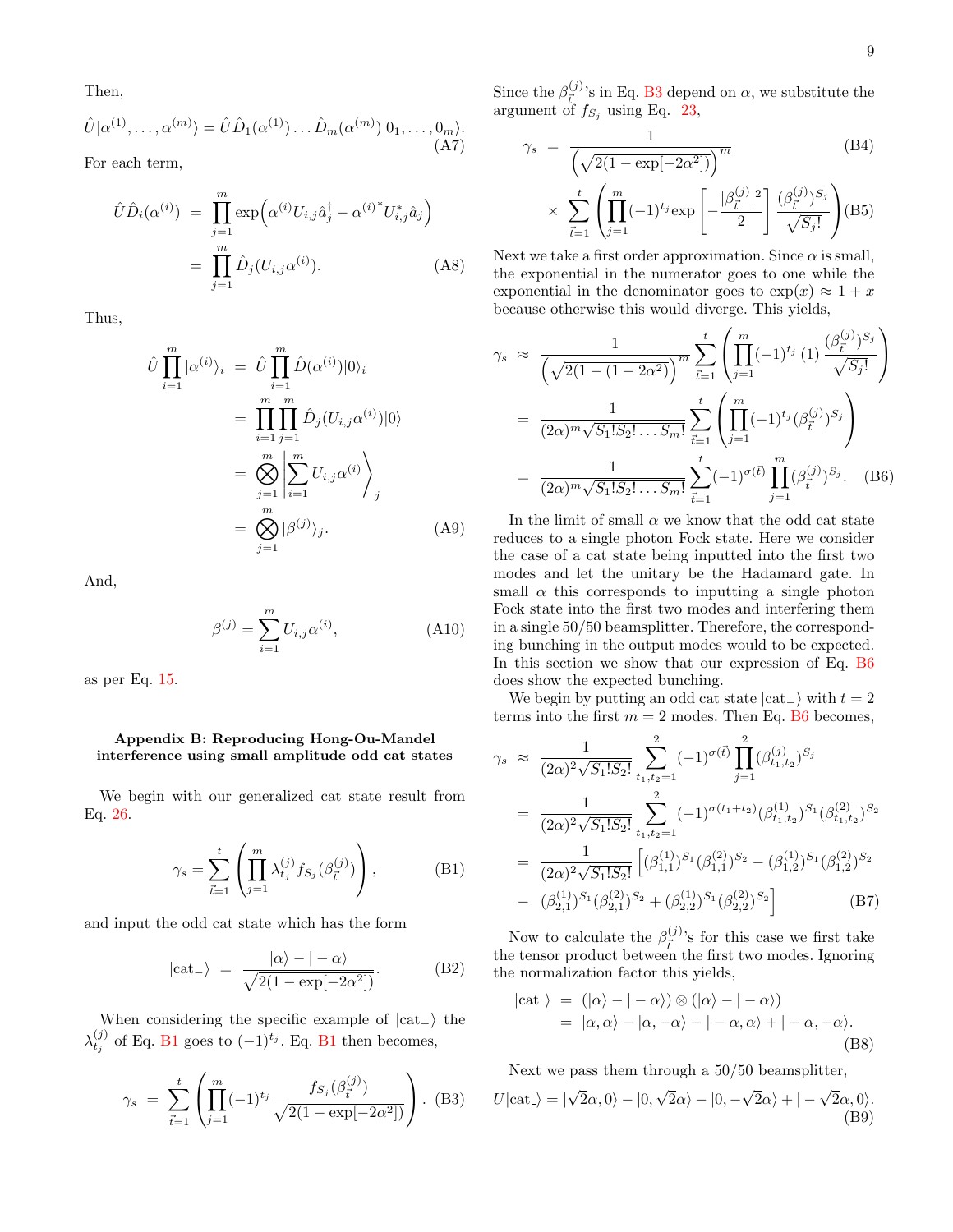Now we read off the  $\beta_{\vec{r}}^{(j)}$  $\binom{(J)}{\vec{t}}$ 's to be

$$
\beta_{1,1}^{(1)} = \beta_{1,2}^{(2)} = \sqrt{2}\alpha
$$
  
\n
$$
\beta_{2,2}^{(1)} = \beta_{2,1}^{(2)} = -\sqrt{2}\alpha
$$
  
\n
$$
\beta_{1,2}^{(1)} = \beta_{2,1}^{(1)} = \beta_{1,1}^{(2)} = \beta_{2,2}^{(2)} = 0.
$$
 (B10)

Now Eq. [B7](#page-8-4) becomes,

<span id="page-9-1"></span>
$$
\gamma_s = \frac{1}{(2\alpha)^2 \sqrt{S_1! S_2!}} \left[ (\sqrt{2\alpha})^{S_1} (0)^{S_2} - (0)^{S_1} (\sqrt{2\alpha})^{S_2} - (0)^{S_1} (-\sqrt{2\alpha})^{S_2} + (-\sqrt{2\alpha})^{S_1} (0)^{S_2} \right].
$$
\n(B11)

Because we are dealing in the limit of small  $\alpha$ , a nonzero number arbitrarily close to zero raised to a zero power is one, so the terms  $0^{S_j} = \delta_{S_j,0}$ . Now Eq. [B11](#page-9-1) becomes,

<span id="page-9-2"></span>
$$
\gamma_s = \frac{1}{(2\alpha)^2 \sqrt{S_1! S_2!}} \left[ (\sqrt{2\alpha})^{S_1} \delta_{S_2,0} - (\sqrt{2}\alpha)^{S_2} \delta_{S_1,0} - (-\sqrt{2}\alpha)^{S_2} \delta_{S_1,0} + (-\sqrt{2}\alpha)^{S_1} \delta_{S_2,0} \right].
$$
\n(B12)

For this example we know that there are three possible signature outcomes. We expect that the configuration  $S_1 = S_2 = 1$  is not possible due to HOM photon bunching and thus in this case  $\gamma_s = 0$ . For configurations  $S_1 = 0$ and  $S_2 = 2$  or  $S_1 = 2$  and  $S_2 = 0$  we would expect a nonzero configuration amplitude of  $\gamma_s = 1/2$  in each case. Next, we will show that this is indeed the case.

#### 1. Configuration  $S_1 = S_2 = 1$

With configuration  $S_1 = S_2 = 1$  Eq. [B12](#page-9-2) becomes,

$$
\gamma_s \approx \frac{1}{4\alpha^2} \left[ (\sqrt{2}\alpha)\delta_{1,0} - (\sqrt{2}\alpha)\delta_{1,0} - (-\sqrt{2}\alpha)\delta_{1,0} + (-\sqrt{2}\alpha)\delta_{1,0} \right]
$$
  
= 0, (B13)

which vanishes as expected.

#### 2. Configuration  $S_1 = 0$  and  $S_2 = 2$

With configuration  $S_1 = 0$  and  $S_2 = 2$  Eq. [B12](#page-9-2) becomes,

$$
\gamma_s = \frac{1}{(2\alpha)^2 \sqrt{0!2!}} \left[ (\sqrt{2\alpha})^0 \delta_{2,0} - (\sqrt{2}\alpha)^2 \delta_{0,0} \right] \n- (-\sqrt{2}\alpha)^2 \delta_{0,0} + (-\sqrt{2}\alpha)^0 \delta_{2,0} \right] \n= \frac{1}{4\alpha^2 \sqrt{2}} \left[ -2\alpha^2 - 2\alpha^2 \right] \n= -\frac{1}{\sqrt{2}},
$$
\n(B14)

and the corresponding classical probability is  $1/2$  as expected.

## 3. Configuration  $S_1 = 2$  and  $S_2 = 0$

With configuration  $S_1 = 2$  and  $S_2 = 0$  Eq. [B12](#page-9-2) becomes,

$$
\gamma_s = \frac{1}{(2\alpha)^2 \sqrt{2!0!}} \left[ (\sqrt{2\alpha})^2 \delta_{0,0} - (\sqrt{2}\alpha)^0 \delta_{2,0} \right] \n- (-\sqrt{2}\alpha)^0 \delta_{2,0} + (-\sqrt{2}\alpha)^2 \delta_{0,0} \right] \n= \frac{1}{4\alpha^2 \sqrt{2}} \left[ 2\alpha^2 + 2\alpha^2 \right] \n= \frac{1}{\sqrt{2}},
$$
\n(B15)

again with classical probability 1/2 as expected.

Thus, our result generalizes to the expected results for passing a single photon Fock state inputted in modes one and two through a Hadamard gate. This shows that our cat state generalization works for the odd cat state in the limit of small  $\alpha$ , which is equivalent to Aaronson  $\&$ Arkhipov's boson-sampling.

#### <span id="page-9-0"></span>Appendix C: Non-zero amplitude odd cat states as an error model

According to the error bound derived by Aaronson & Arkhipov, the probability of sampling from the correct distribution must not exceed the bound of  $1/poly(n)$  in order for it to implement classically hard boson-sampling. The correct input distribution is  $|1, \ldots, 1, 0, \ldots, 0\rangle$  and the probability of successfully sampling from it depends on the odd cat states since we input odd cat states in every mode requiring a  $|1\rangle$  and vacuum in the remaining modes. Thus, the single-photon component of the odd cat state must be successfully sampled  $n$  times.

Consider the odd cat state from Eq. [B2.](#page-8-5) The amplitude of the single photon term of an odd cat state is given by,

$$
\gamma_1 = \frac{f_1(\alpha) - f_1(-\alpha)}{\sqrt{2(1 - e^{-2|\alpha|^2})}},
$$
\n(C1)

where  $f_n(\alpha)$  is defined in Eq. [23.](#page-4-0) In order to get the classical probability we calculate  $\gamma_1^2$ . The amplitude of the  $n = 1$  coherent state photon term is then,

$$
f_1(\alpha) = \alpha e^{-\frac{|\alpha|^2}{2}}, \qquad (C2)
$$

thus, the probability of having sampled from the correct